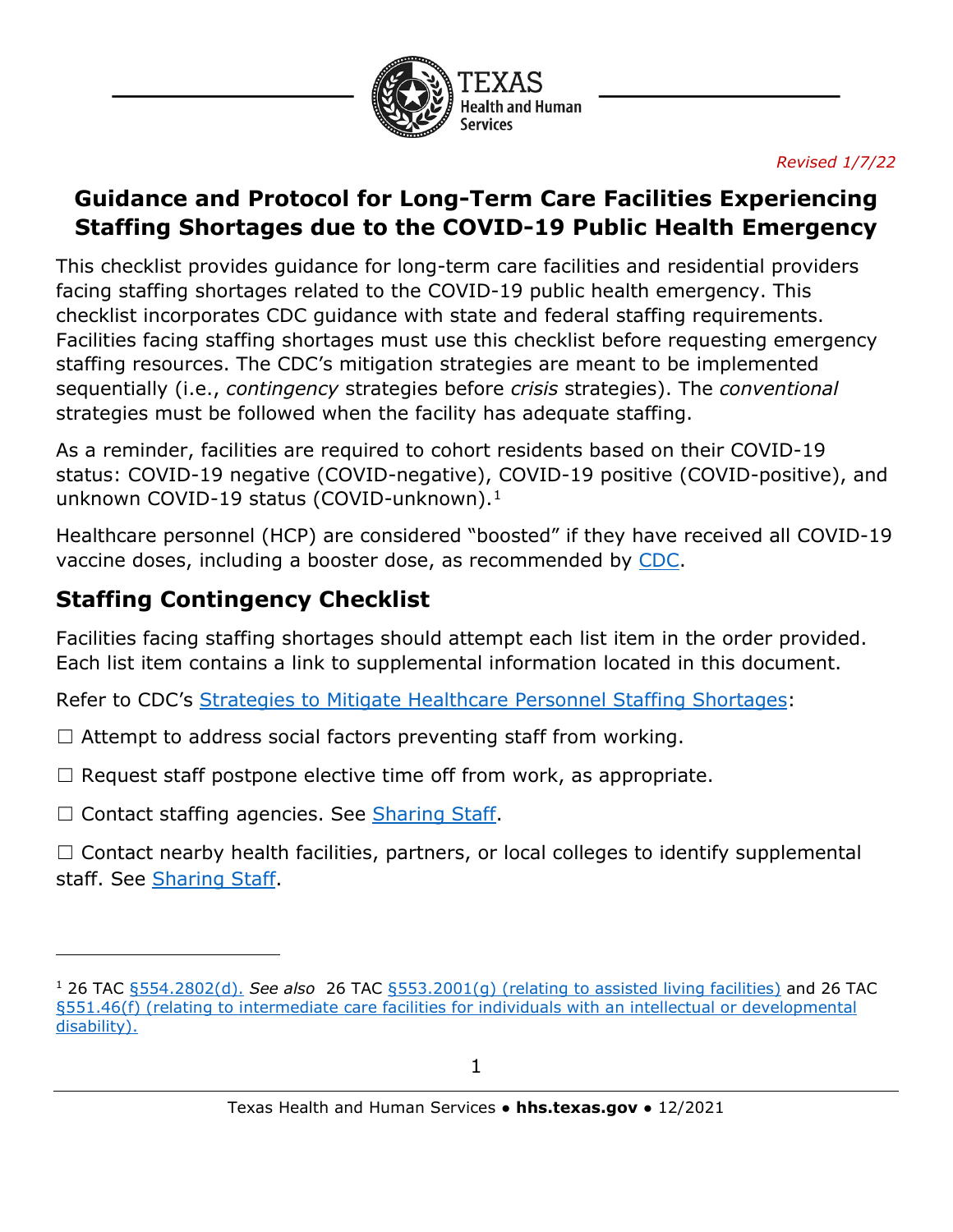$\Box$  Identify alternate facilities with adequate staffing to care for residents with COVID-19.

□ [Share staff](#page-1-0) between different COVID-19 cohorts.

□ Follow CDC guidance on: Work Restrictions for Asymptomatic HCP with Exposure to [COVID-19](https://www.cdc.gov/coronavirus/2019-ncov/hcp/guidance-risk-assesment-hcp.html?CDC_AA_refVal=https%3A%2F%2Fwww.cdc.gov%2Fcoronavirus%2F2019-ncov%2Fhcp%2Freturn-to-work.html)

□ Follow CDC quidance on: [Work Restrictions for HCP with COVID-19 Infection](https://www.cdc.gov/coronavirus/2019-ncov/hcp/guidance-risk-assesment-hcp.html?CDC_AA_refVal=https%3A%2F%2Fwww.cdc.gov%2Fcoronavirus%2F2019-ncov%2Fhcp%2Freturn-to-work.html)

Note: LTCR may request documentation to support that all mitigation strategies have been exhausted before facilities resort to allowing staff who have been exposed to COVID-19 or infected with COVID-19 return to work early.

 $\Box$  [Request](#page-2-0) emergency staffing from LTCR after all other checklist items have been exhausted. This is only available on an emergency basis and as a temporary measure. See [Requesting Emergency Staffing.](#page-2-1)

Note: All requests for emergency staffing may not be fulfilled. Requests are prioritized by level of need.

# <span id="page-1-0"></span>**Sharing Staff**

Sharing staff among different COVID-19 Cohorts: The CDC recommends identifying healthcare personnel (HCP) to work only in the COVID-19 positive cohort area, when it is in use. If possible, HCP should avoid working on both the COVID-19 positive cohort area and on other units during the same shift.

Use of supplemental staff: Facilities must develop and implement a policy regarding staff working with other LTC providers that limits the sharing of staff with other LTC providers, unless required in order to maintain adequate staffing at a facility.

Before resorting to allowing HCP who have been exposed to COVID-19 or infected by COVID-19 to return to work early, refer to the CDC's [Strategies to Mitigate Healthcare](https://www.cdc.gov/coronavirus/2019-ncov/hcp/mitigating-staff-shortages.html)  [Personnel Staffing Shortages.](https://www.cdc.gov/coronavirus/2019-ncov/hcp/mitigating-staff-shortages.html)

### **Allowing Asymptomatic Staff Who Have Had COVID-19 Exposure to Work**

The CDC provides a detailed and comprehensive table on [Work Restrictions for HCP with](https://www.cdc.gov/coronavirus/2019-ncov/hcp/guidance-risk-assesment-hcp.html?CDC_AA_refVal=https%3A%2F%2Fwww.cdc.gov%2Fcoronavirus%2F2019-ncov%2Fhcp%2Freturn-to-work.html)  [COVID-19 Infection and Exposures.](https://www.cdc.gov/coronavirus/2019-ncov/hcp/guidance-risk-assesment-hcp.html?CDC_AA_refVal=https%3A%2F%2Fwww.cdc.gov%2Fcoronavirus%2F2019-ncov%2Fhcp%2Freturn-to-work.html) Facilities must refer to this guidance when assessing if/when it may be appropriate to allow asymptomatic staff who have been exposed to COVID-19 but are not known to be infected to continue to work. While HHSC does not recommend using staff who have had unprotected exposure to COVID-19 prior to the end of their [quarantine,](https://www.cdc.gov/coronavirus/2019-ncov/your-health/quarantine-isolation.html?CDC_AA_refVal=https%3A%2F%2Fwww.cdc.gov%2Fcoronavirus%2F2019-ncov%2Fif-you-are-sick%2Fquarantine.html) we understand that there may be certain situations which require this practice.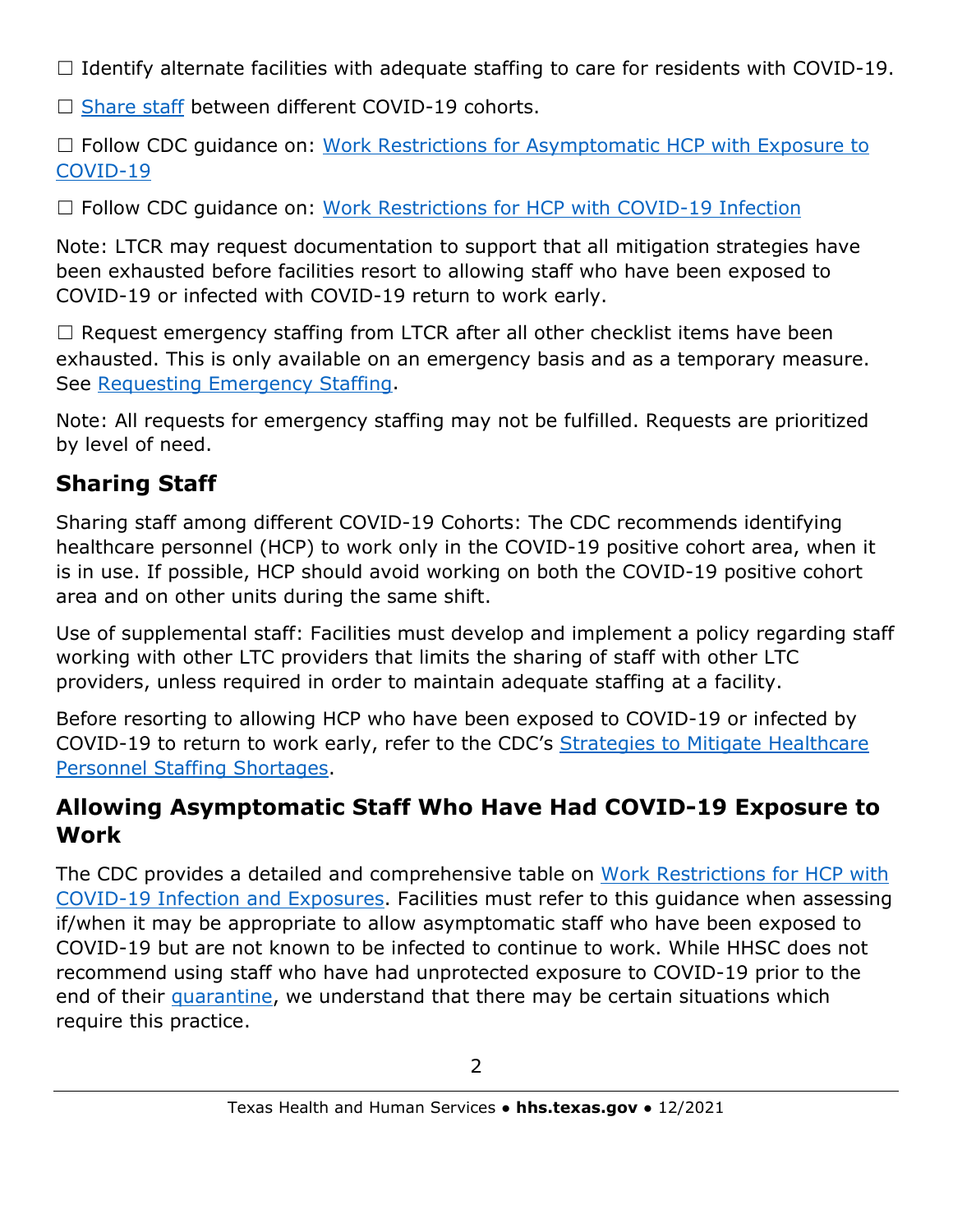Asymptomatic staff who had unprotected exposure to COVID-19, are not known to be infected, and have been approved to work must:

- take a non-direct care role whenever feasible;
- be diligent in monitoring their symptoms; and
- be prioritized for testing.

Refer to the CDC's [Antigen Testing in Long-Term Care](https://www.cdc.gov/coronavirus/2019-ncov/hcp/nursing-homes-antigen-testing.html) and [QSO 20-38](https://www.cms.gov/files/document/qso-20-38-nh-revised.pdf) for information on testing for COVID-19.

### <span id="page-2-0"></span>**Allowing Staff with Suspected or Confirmed COVID-19, Who Are Well Enough and Willing to Work, But Have Not Met All Return to Work Criteria**

Please note, while the CDC includes strategies to allow healthcare workers with suspected or confirmed COVID-19 to work before meeting the [Return to Work Criteria](https://www.cdc.gov/coronavirus/2019-ncov/hcp/return-to-work.html) in extreme situations, this is not typically permitted in long-term care facilities. Federal and state laws prohibit potentially infectious staff from working in long-term care facilities<sup>2</sup>.

However, in certain crisis situations, a facility could use COVID-19 positive staff to care for COVID-positive residents. Facilities must refer to the CDC's guidance on [Work](https://www.cdc.gov/coronavirus/2019-ncov/hcp/guidance-risk-assesment-hcp.html?CDC_AA_refVal=https%3A%2F%2Fwww.cdc.gov%2Fcoronavirus%2F2019-ncov%2Fhcp%2Freturn-to-work.html)  [Restrictions for HCP with COVID-19 Infection and Exposures](https://www.cdc.gov/coronavirus/2019-ncov/hcp/guidance-risk-assesment-hcp.html?CDC_AA_refVal=https%3A%2F%2Fwww.cdc.gov%2Fcoronavirus%2F2019-ncov%2Fhcp%2Freturn-to-work.html) when assessing if/when it may be appropriate to allow staff to return to work before meeting all [Return to Work](https://www.cdc.gov/coronavirus/2019-ncov/hcp/return-to-work.html)  [Criteria.](https://www.cdc.gov/coronavirus/2019-ncov/hcp/return-to-work.html) This is only permitted on a case-by-case basis in an emergency and is not permitted for extended periods of time, but only for as long as is needed to get emergency staffing in place.

COVID-19 positive staff who have been approved to work must:

- take a non-direct care role whenever feasible;
- only work in COVID-19 positive cohorts if providing direct care becomes necessary;
- be diligent in monitoring their symptoms; and
- be prioritized for testing.

# <span id="page-2-1"></span>**Requesting Emergency Staffing from LTCR**

HHSC LTCR offers emergency staff for facilities facing severe critical shortages. Emergency staffing is only approved for facilities that can't provide necessary care to

<span id="page-2-2"></span><sup>&</sup>lt;sup>2</sup> [42 CFR §438.80,](https://www.cms.gov/Medicare/Provider-Enrollment-and-Certification/GuidanceforLawsAndRegulations/Downloads/Appendix-PP-State-Operations-Manual.pdf) 26 TAC [§554.1601,](https://texreg.sos.state.tx.us/public/readtac$ext.TacPage?sl=R&app=9&p_dir=&p_rloc=&p_tloc=&p_ploc=&pg=1&p_tac=&ti=26&pt=1&ch=554&rl=1601) 26 TAC [§554.2802\(c\)\(3\),](https://hhs.texas.gov/sites/default/files/documents/doing-business-with-hhs/provider-portal/long-term-care/nf/nursing-facility-covid-19-response-emergency-rule.pdf) 26 TAC [§553.2001\(f\),](https://hhs.texas.gov/sites/default/files/documents/doing-business-with-hhs/provider-portal/long-term-care/alf-covid-19-response-emergency-rule.pdf) and 26 TAC [§551.46\(f\)](https://hhs.texas.gov/sites/default/files/documents/doing-business-with-hhs/providers/long-term-care/icf/icf-covid-19-response-emergency-rule.pdf)